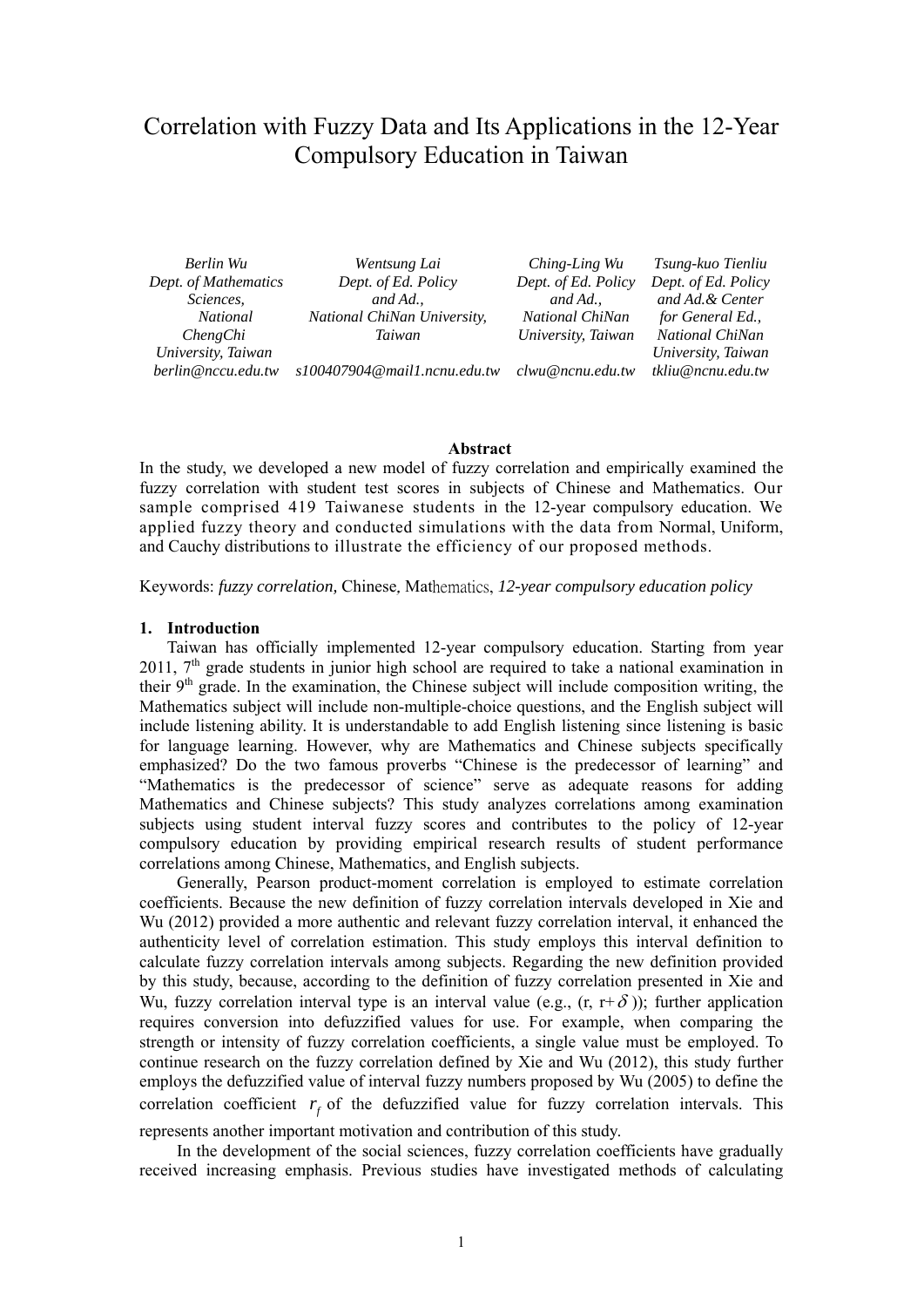correlation coefficients. For example, Chiang and Lin (1999) discussed the membership functions of fuzzy sets and established the membership degree as a concrete observation value to define fuzzy correlation coefficients. Chaudhuri and Bhattacharya (2001) investigated fuzzy grade correlation coefficients to calculate the correlations of two fuzzy sets. Lin (2004) proposed that the fuzzy correlation coefficients measure the similarity and correlation of fuzzy data. Chen (2005) employed random verification or examination methods to examine hypotheses of whether correlation coefficients equal zero. He used the extension principle proposed by Zadeh (1978) and adopted the recommendation of Liu and Kao (2002) regarding the α-cut of fuzzy sets to obtain the α-cut of fuzzy correlation coefficients. Based on these cuts, the membership function of fuzzy test statistics can be obtained. Hong (2006) also proposed a calculation method for fuzzy correlation. Hung and Wu (2007) argued that multiple correlations and three or more partial correlations of fuzzy sets are critically important; thus, they proposed a calculation method using the concept of the multiple correlation model and the multiple and partial correlation of fuzzy data.

Xie and Wu (2012) developed fuzzy correlation coefficients based on correlation coefficients proposed by Liu and Kao (2002) and obtained fuzzy correlation intervals based on interval fuzzy sample data. Educational policies and administrative fields often employ traditional binary logic to process quantified data. Statistics generally employs Pearson correlation coefficients to express the intensity of the linear correlation between two variables and the direction of the correlation. The data that Pearson correlation coefficients process is concrete real values. However, when data represent fuzzy numbers, how to calculate general fuzzy correlation coefficients becomes an important problem. This study investigates interval fuzzy sample data values to obtain fuzzy correlation coefficients and proposes general fuzzy correlation coefficients. The proposed definition of fuzzy correlation interval can be applied to situations in which two sets of data values are real numbers or one of the sets is real numbers. This can be used to explain more correlation phenomena that occur in practical situations. However, utility problems remain during application, such as the range of correlation coefficients, calculating convenience, and problems when comparing intensities or strengths of fuzzy correlation intervals. This study intends to continue relevant research to develop a new model and increase the utility of the fuzzy correlation interval.

#### **2. Research Methods**

The research methodology for this study is the application of fuzzy theory. The first research step is to newly define student interval fuzzy scores (Definition 2.1). The second is to calculate the fuzzy correlation interval (Definition 2.2 and Definition 2.3). The third step is to defuzzify the fuzzy correlation interval (Definition 2.4), and the final step is to perform trial calculations and analysis using actual examples; the research samples are general tests for 419 students who are in their third year in junior high school. For statistical methods, we use statistical software, MINITAB16.0, for the quantified statistical analysis. Because the samples from the research are not necessarily distributed normally, using nonparametric analysis is more appropriate to actual situations (Wu, 2005; Wu and Xie, 2010; Hung, Vladik, Wu, and Gang, 2011; Hung and Wu, 2006). Figure 2.2 shows the research process framework.

#### 2.1 Fuzzy Correlation

.The correlation coefficient is a commonly used statistics that presents a measure of how two random variables are linearly related in a sample. The population correlation coefficient, which is generally denoted by the symbol,  $\rho$  is defined for two variables x and y by the formula:

$$
\rho = \frac{\sigma_{X,Y}}{\sigma_X \sigma_Y} = \frac{Cov(X,Y)}{\sigma_X \sigma_Y}
$$

In this case, the more positive  $\rho$  is the more positive the association is. This also indicates that when  $\varphi$  is close to 1, an individual with a high value for one variable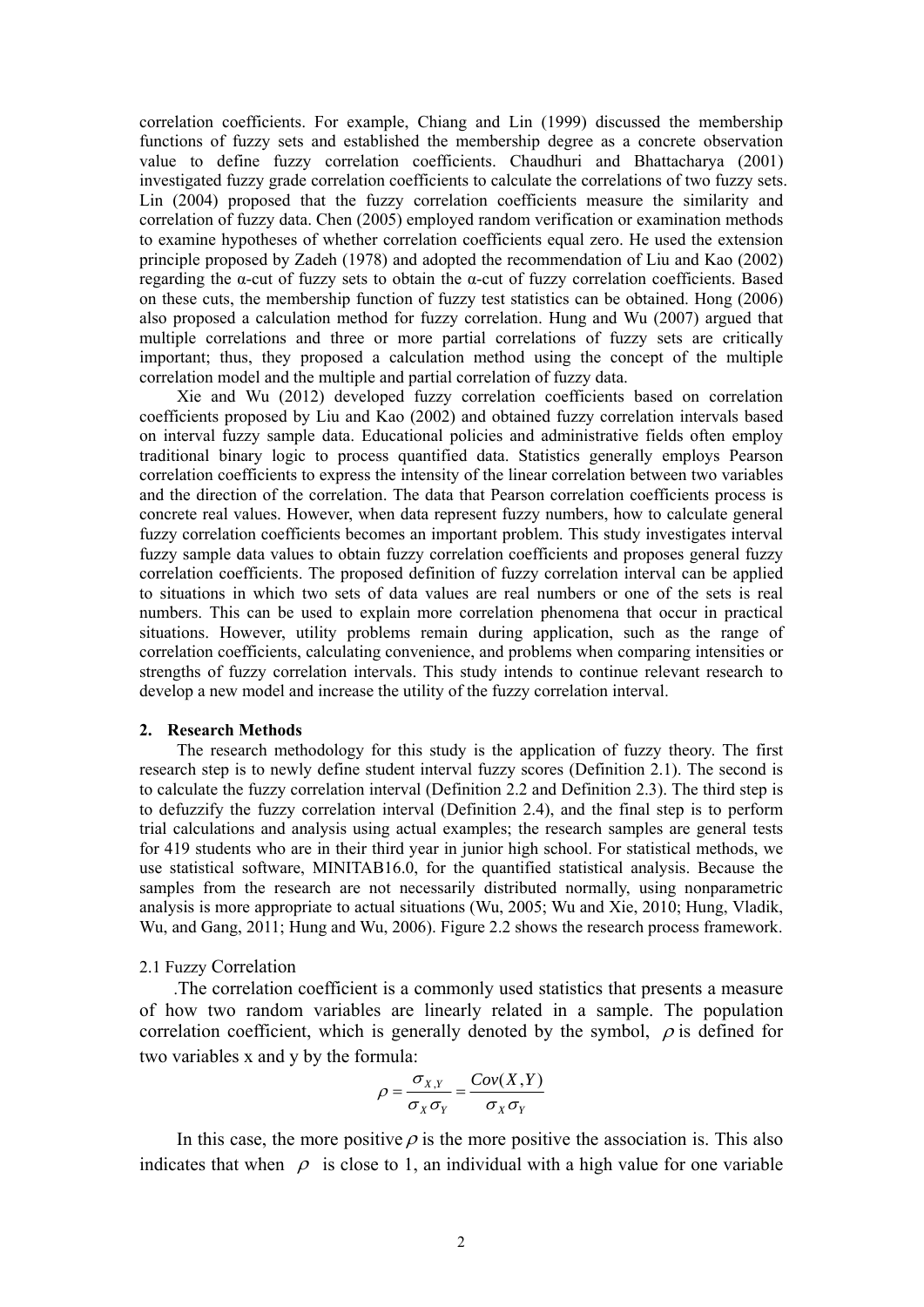will likely have a high value for the other, and an individual with a lower value for one variable will likely to have a low value for the other. On the other hand, the more negative  $\rho$  is, the more negative the association is, this also indicate that an individual with a high value for one variable will likely have a low value for the other when  $\rho$  is close to -1 and conversely. When  $\rho$  is close to 0, this means there is little linear association between two variables. In order to obtain the correlation coefficient, we need to obtain  $\sigma_X^2$ ,  $\sigma_Y^2$  and the covariance of x and y. In practice, these parameters for the population are unknown or difficult to obtain. Thus, we usually use  $r_{xy}$ , which can be obtained from a sample, to estimate the unknown population parameter. The sample correlation coefficient  $r_{xy}$  is expressed as:

$$
r_{xy} = \frac{\sum_{i=1}^{n} (x_i - \overline{x})(y_i - \overline{y})}{\sqrt{\sum_{i=1}^{n} (x_i - \overline{x})^2} \sqrt{\sum_{i=1}^{n} (y_i - \overline{y})^2}}
$$

where  $(x_i, y_i)$  is the *i*th pair observation value,  $i = 1, 2, 3, \dots, n$ .  $\bar{x}, \bar{y}$  are sample mean for *x* and *y* respectively.

Yang, Wu and Sriboonchitta (2012) defined fuzzy correlation .Pearson correlation is a straightforward approach to evaluate the relationship between two variables. However, if the variables considered are not real numbers, but fuzzy data, the formula above is problematic. For example, Mr.Lai is a new graduate from college; his expected annual income is 48,000 dollars. However, he can accept a lower salary if there is a promising offer. In his case, the annual income is not a definite number but more like a range. Mr.Lai's acceptable salary range is from 46,000 to 51,000. We can express his annual salary as an interval [46000, 51000]. In addition, when Mr.Lai has a job interview, the manager may ask how many hours he can work per day. In this case, Mr.Lai may not be able to provide a definite number since his everyday schedule is different. However, Mr. Lai may tell the manger that his expected working hours per day is an interval [7, 9].

We know Mr. Lai's expected salary ranges from [46000, 51000] and his expected working hours are [7, 9]. If we collect this kind of data from many new graduates, how can we use this data and calculate the correlation between expected salary and working hours? Suppose  $C_x$  is the expected salary for each new graduate,  $C_y$  is the working hours they desired, then the scatter plot for these two sets of fuzzy interval numbers would approximate that shown in Figure 2.1.



Figure 2.1 Fuzzy correlation with interval data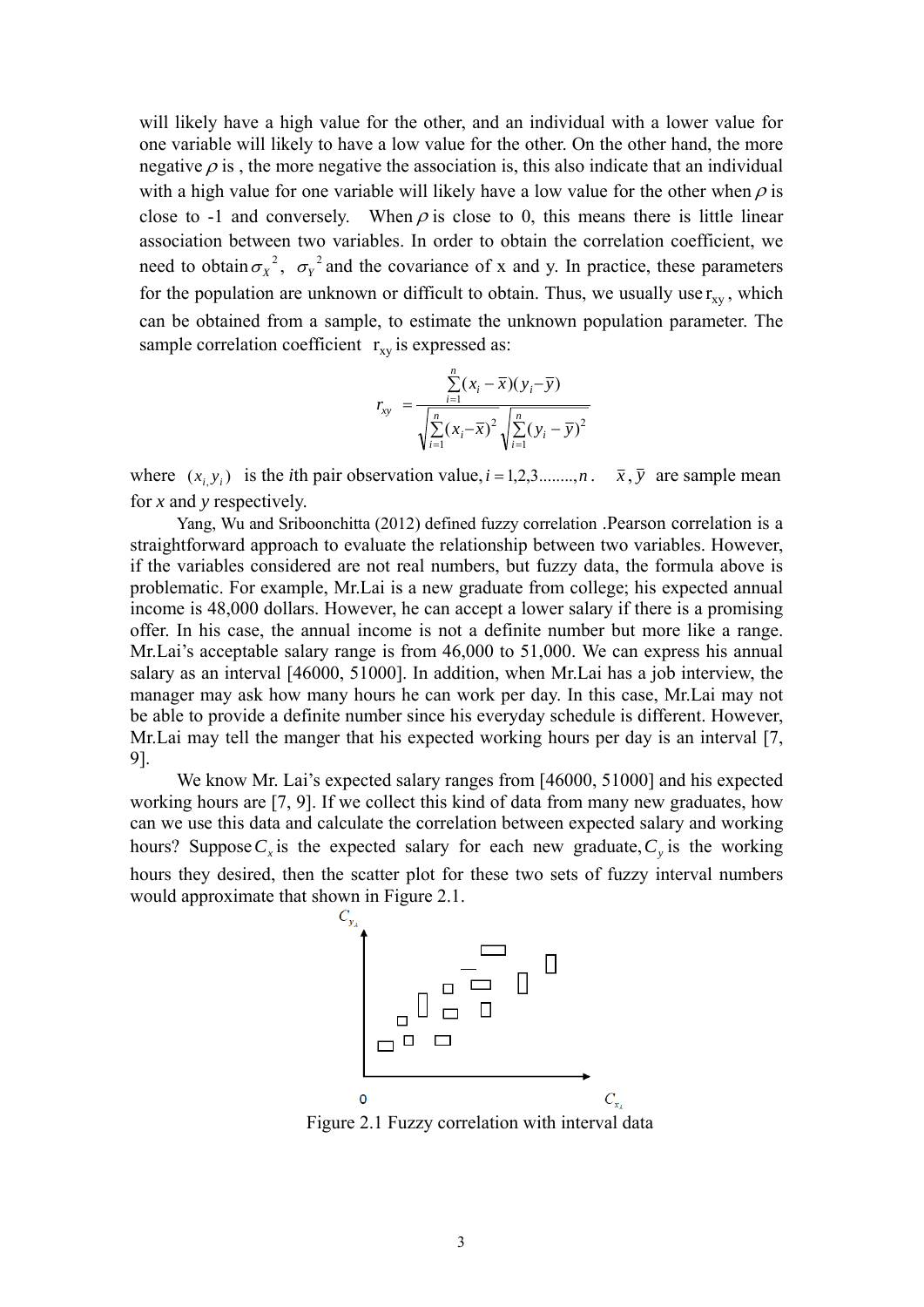

Figure 2.2 Research process frameworks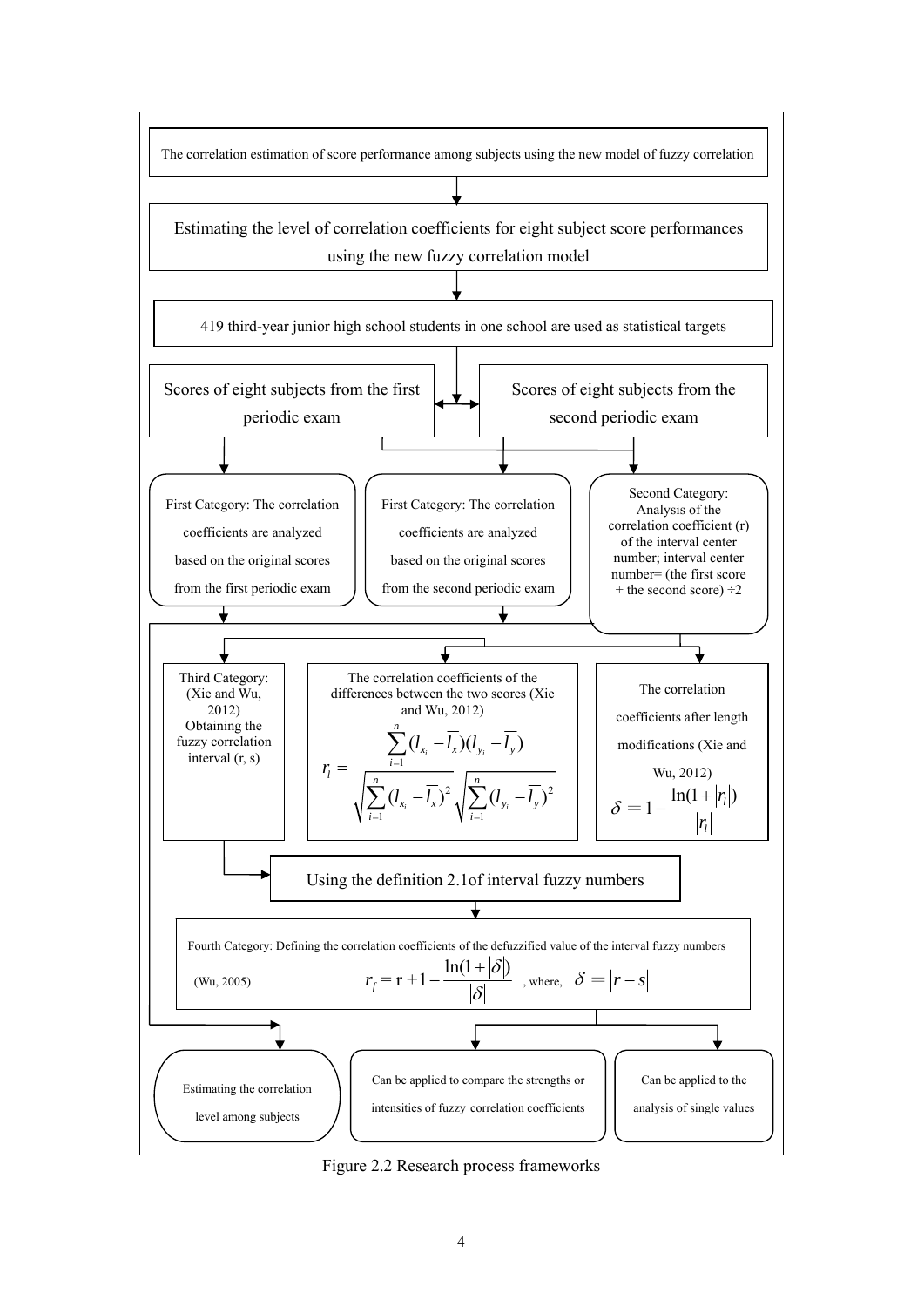#### **Definition 2.1: Student performance interval fuzzy scores**

Definition 2.1 is student performance interval fuzzy scores (a, b). For this, a and b represent two different test scores for the same student, and  $a \leq b$ . For example, considering a student's two recent Mathematics test scores, these scores are calculated using a one-hundred point system; the scores are 88 and 78. The student's Mathematics performance is represented using the interval fuzzy score (78, 88), which indicates that the student's Mathematics ability performance is between 78 and 88 points. Using the fuzzy score (78,88) to express this performance is more appropriate to the student's actual performance ability than employing the traditional method of calculating the average of the two numbers (78+88)/2= 83. This is because human ability is a fuzzy description. Using a single value for description is easier but not authentic or real.

## **Definition 2.2: Fuzzy correlation interval (adopting the interval center point and length methods; Xie and Wu, 2012)**

When calculating the fuzzy correlation interval as defined by Xie and Wu (2012), suppose the length of the continuous interval sample  $x_i$  is  $l_{x_i}$ , and the length of the continuous interval sample  $y_i$  is  $l_{y_i}$ . Consequently, the correlation coefficient for length modification is as follows:

$$
\delta = 1 - \frac{\ln(1+|r_i|)}{|r_i|}; \text{ Where}, r_i = \frac{\sum_{i=1}^{n} (l_{x_i} - \overline{l_x})(l_{y_i} - \overline{l_y})}{\sqrt{\sum_{i=1}^{n} (l_{x_i} - \overline{l_x})^2} \sqrt{\sum_{i=1}^{n} (l_{y_i} - \overline{l_y})^2}}
$$

Because  $0 < |r_1| < 1$ , and the range of  $\delta$  is  $0 < \delta < 0.3069$ , set  $c_{x_i}$  and  $c_{y_i}$  as the fuzzy sample interval center point derived from the population  $X \cdot Y$ ,  $l_{x_i}$  and  $l_{y_i}$  as the interval length, *r* as the correlation coefficient of the center point, and  $\delta$  as the correlation coefficient of length modification. Consequently, the correlation interval is defined as follows:

(1) If 
$$
r \ge 0
$$
,  $r_i \ge 0$ ,  $r$ , min(1,  $r + \delta$ ))  
\n(2) If  $r \ge 0$ ,  $r_i < 0$ ,  $r - \delta$ ,  $r$ )  
\n(3) If  $r < 0$ ,  $r_i \ge 0$ ,  $r, r + \delta$ )  
\n(4) If  $r < 0$ ,  $r_i < 0$ , (max(-1,  $r - \delta$ ),  $r$ )

### **Definition 2.3: Defuzzifying interval fuzzy numbers (Wu, 2005)**

Make  $X = (a, b)$  the interval fuzzy number,  $c =$ 2  $\frac{a+b}{2}$  its interval center, and *l*=*|b-a|* its

interval range. Consequently, the defuzzified value of interval fuzzy numbers is

$$
x_f = c + 1 - \frac{\ln(1+|X|)}{|X|}
$$
 (Formula 1). Where,  $1 - \frac{\ln(1+|X|)}{|X|}$  (Formula 2). is the

interval length defuzzified function.

If  $a \to b$ , then  $x_f$  approaches the range center value  $\frac{a+b}{2}$ .

## **Definition 2.4**: The new model proposed by this study: The correlation coefficient  $r_f$  of **the defuzzified value of the fuzzy correlation interval**

Make  $X = (r, s)$  the definition of the fuzzy correlation interval calculated and defined by Xie and Wu (2012), and *r* the correlation coefficient of its interval center value. The interval value is  $c = (r + s) \div 2$ , and  $\delta = |r - s|$  is the interval range.

Consequently, the defuzzified value of the interval fuzzy number is  $r_f$ .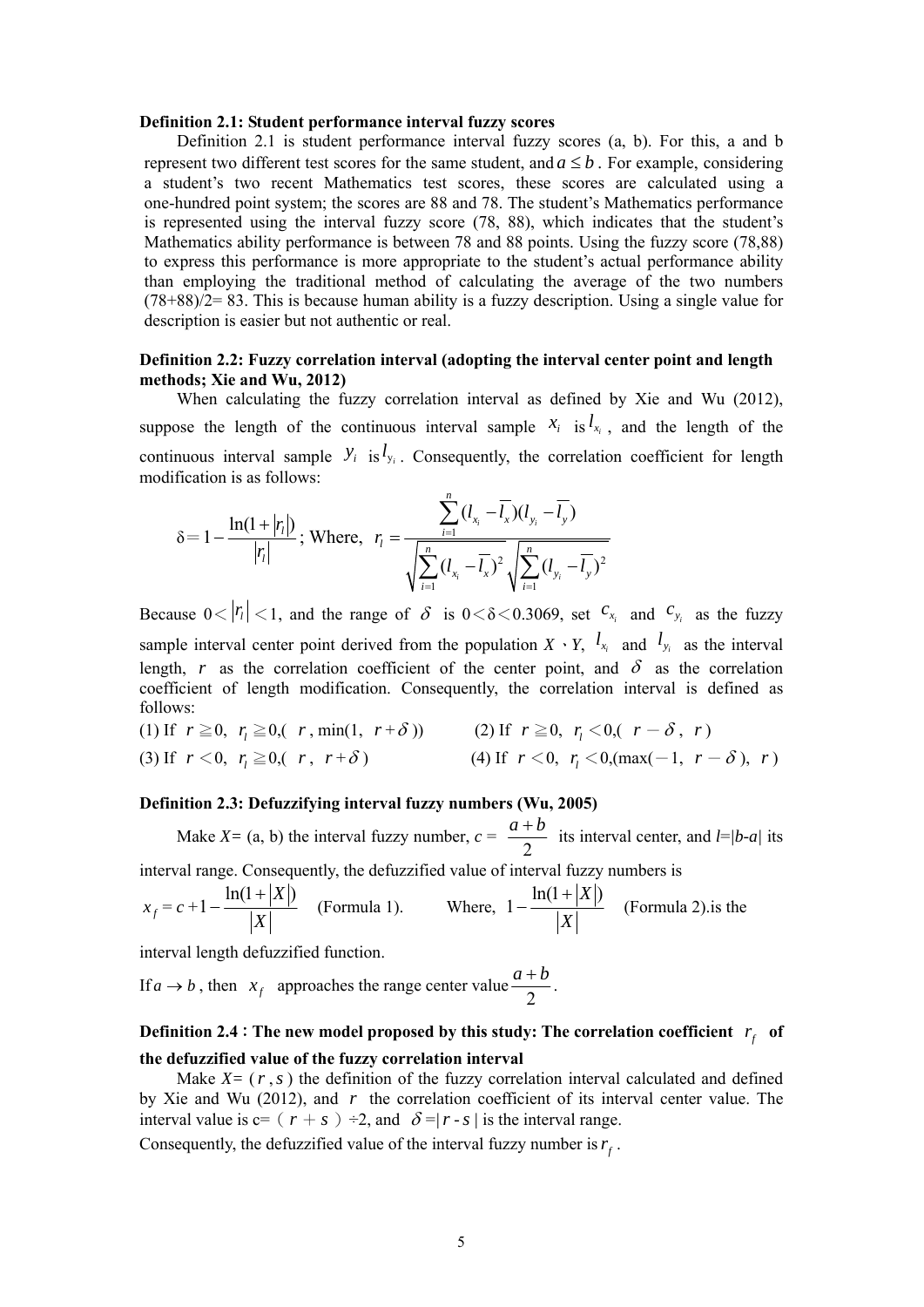$$
r_f = r + 1 - \frac{\ln(1+|\delta|)}{|\delta|}
$$
 (Formula 3), where,  $1 - \frac{\ln(1+|\delta|)}{|\delta|}$  (Formula 4)

In addition,  $r \leq r_f \leq \min(1, r + 0.128)$ . Because  $-1 \leq r \leq 1$ , the range of  $r_f$  is located between  $-1 \le r_f \le 1$ .

## **Definition 2.4.1**: Calculating the range of the correlation coefficient  $r_f$  (Formula 3) of **the defuzzified value of the interval fuzzy numbers**

The range of  $r_f$  is calculated below.

Because  $0 < \delta < 0.3069$ , based on  $r_f = r + 1 - \frac{\ln(1 + |\delta|)}{|\delta|}$ , the range of  $r_f$  is calculated below. The maximum value of  $\frac{m(x)}{|\delta|}$  $ln(1 + |\delta|)$ is 0.872; the minimum value is 0.

The equation is as follows:

$$
\lim_{\delta \to 0} \frac{\ln(1+|\delta|)}{|\delta|} = \lim_{\delta \to 0} \frac{D_{\delta} \ln(1+|\delta|)}{D_{\delta} |\delta|} = \lim_{\delta \to 0} \frac{1}{1+|\delta|} = 1
$$

$$
\lim_{\delta \to 0.3069} \frac{\ln(1+|\delta|)}{|\delta|} = \frac{\lim_{\delta \to 0.3069} \ln(1+|\delta|)}{\lim_{\delta \to 0.3069} |\delta|} = \frac{\ln(1.3069)}{0.3069} = \frac{0.267657}{0.3069} = 0.872
$$

Therefore, the minimum value of  $1 - \frac{\ln(1 + |\delta|)}{|\delta|}$  is 1-1=0; the maximum value is 1-0872 =

0.128. Consequently, the minimum value of  $r_f = r + 1 - \frac{\ln(1 + |\delta|)}{|\delta|}$  is r, and the maximum

## value is min  $(1, r+0.128)$ .

## **Definition 2.4.2**:**Determining the strength intervals of the correlation coefficients for the new model**

Winpot software 3D graphics are used to estimate the location value of  $r_f$  at 20%, 40%, 60%, and 80%, as shown in Fig. 2.3 to the right. This shows the function diagram of Formula 3 as a virtually vertically inclined plane. Therefore, that this study performed five equal portion estimations for the Z-axis coordinate value  $(i.e., r<sub>f</sub>)$  to transform it into the determination for correlation coefficient strength intervals is appropriate and acceptable. That is, every 20% section is approximately  $1.128 \div 5 = 0.2256$ . Relevant details are listed in Table 2.1.  $r_f = r$ 

$$
+1 - \frac{\ln(1+|\delta|)}{|\delta|}
$$
 (Formula 3). Where,  $-1 \le r \le 1$ ;  
  $0 < \delta < 0.3069$ .



Figure 2.3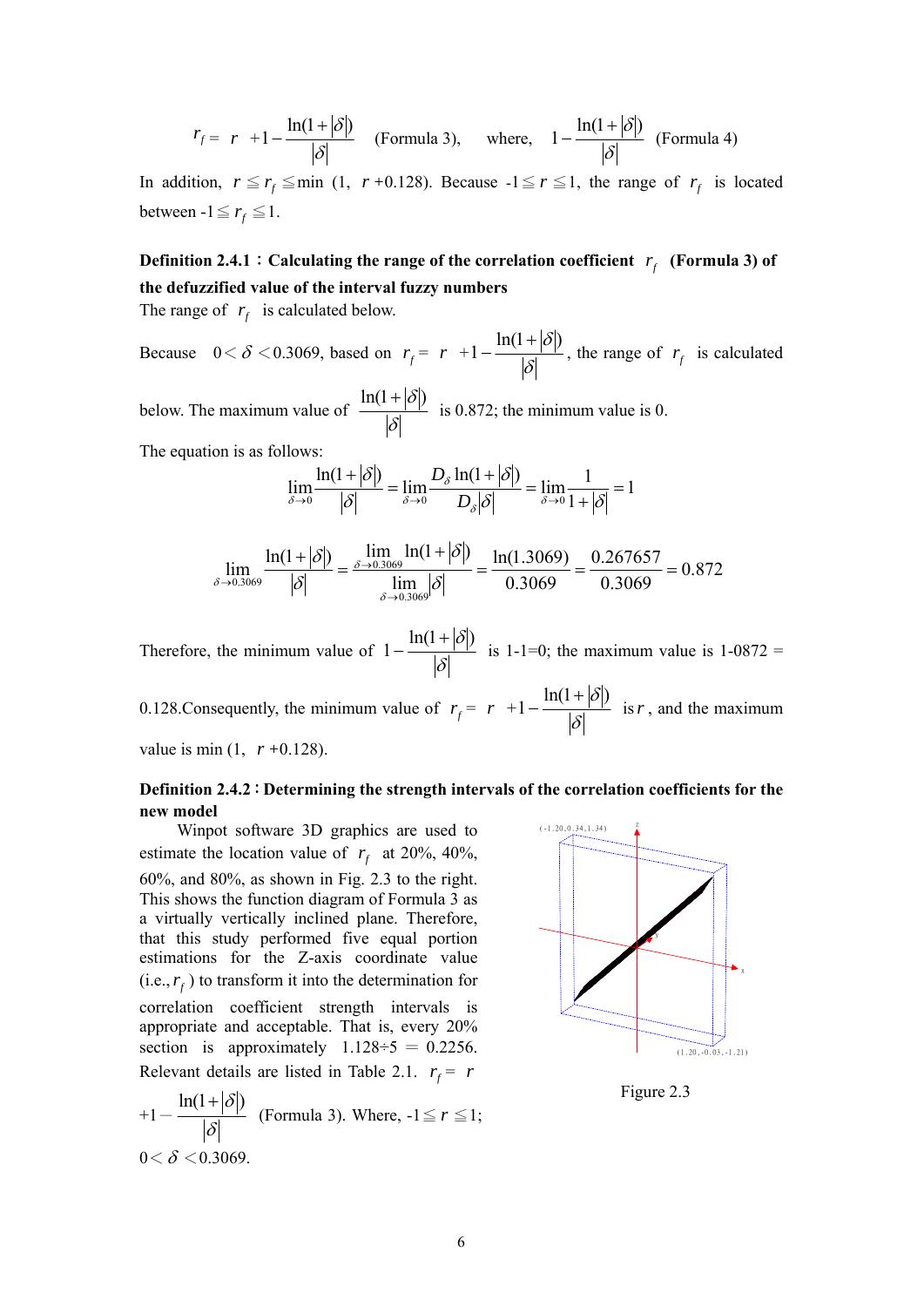#### **Definition 2.4.3**:**The intensity range of the correlation coefficients for the new model**

Because, for various groups of boundary points, the explanation of strength and weakness for correlation coefficients is specious and difficult, the intensity of correlation coefficients applied in this study is transformed into triangular fuzzy numbers for consideration. Furthermore, defuzzification is conducted using the center of gravity method and simple sequencing is performed. Regarding the definition of triangular fuzzy numbers, as

long as the left end point  $(a_1)$ , the center point  $(a_2)$ , and the right end point  $(a_3)$  of the triangular fuzzy numbers are decided, the triangular fuzzy number can be determined and represented as  $\widetilde{A} = (a_1, a_2, a_3)$ . The definition of the membership function is  $\mu_{\widetilde{A}}(x)$ , and depictions of the membership function are shown in Figs. 2.4 and 2.5:



Table 2.1 the intensity range and meaning of the correlation coefficients for the new model

| The intensity range of the<br>correlation coefficients for<br>the new model (triangular<br>fuzzy number) | New model<br>(defuzzification using)<br>the center of gravity<br>method) | Correlation level of<br>variables  | Comparison with Pearson<br>correlation coefficient<br>range (absolute value) |
|----------------------------------------------------------------------------------------------------------|--------------------------------------------------------------------------|------------------------------------|------------------------------------------------------------------------------|
| (0.75, 1, 1)                                                                                             | $(0.90$ and above)                                                       | Extremely high<br>correlation (L5) | $(0.80$ and above)                                                           |
| (0.5, 0.75, 1)                                                                                           | $(0.68 - 0.90)$                                                          | High correlation (L4)              | $(0.60 - 0.80)$                                                              |
| (0.25, 0.5, 0.75)                                                                                        | $(0.45 - 0.68)$                                                          | Medium<br>correlation(L3)          | $(0.40 - 0.60)$                                                              |
| (0, 0.25, 0.5)                                                                                           | $(0.23 - 0.45)$                                                          | Low correlation $(L2)$             | $(0.20 - 0.40)$                                                              |
| (0,0,0.25)                                                                                               | $(0-0.23)$                                                               | Extremely low<br>correlation (L1)  | $(0-0.20)$                                                                   |

## **3. Simulation Studies**

In this section, we will use the MINITAB simulation to generate several sequence of fuzzy data set and then compare their correlations with different definition as proposed at the section 2. The distribution for the centric and area are generated by the normal, uniform, and Cauchy distribution respectively. The procedure to calculate correlation coefficient is described below: Table 3.1 illustrates the result

*Step 1. Generate fuzzy set of sequence X from the normal, uniform, and Cauchy distribution respectively.* 

*Step 2. Let Y=aX+e, calculate the fuzzy data set Y by the fuzzy data set X.* 

*Step 3.Let interval score be* ( *x* , *y* )*, where x, y chose from the normal, uniform, and Cauchy distribution respectively.* 

*Step 4. Find the correlation coefficient from the fuzzy data set by above definitions.*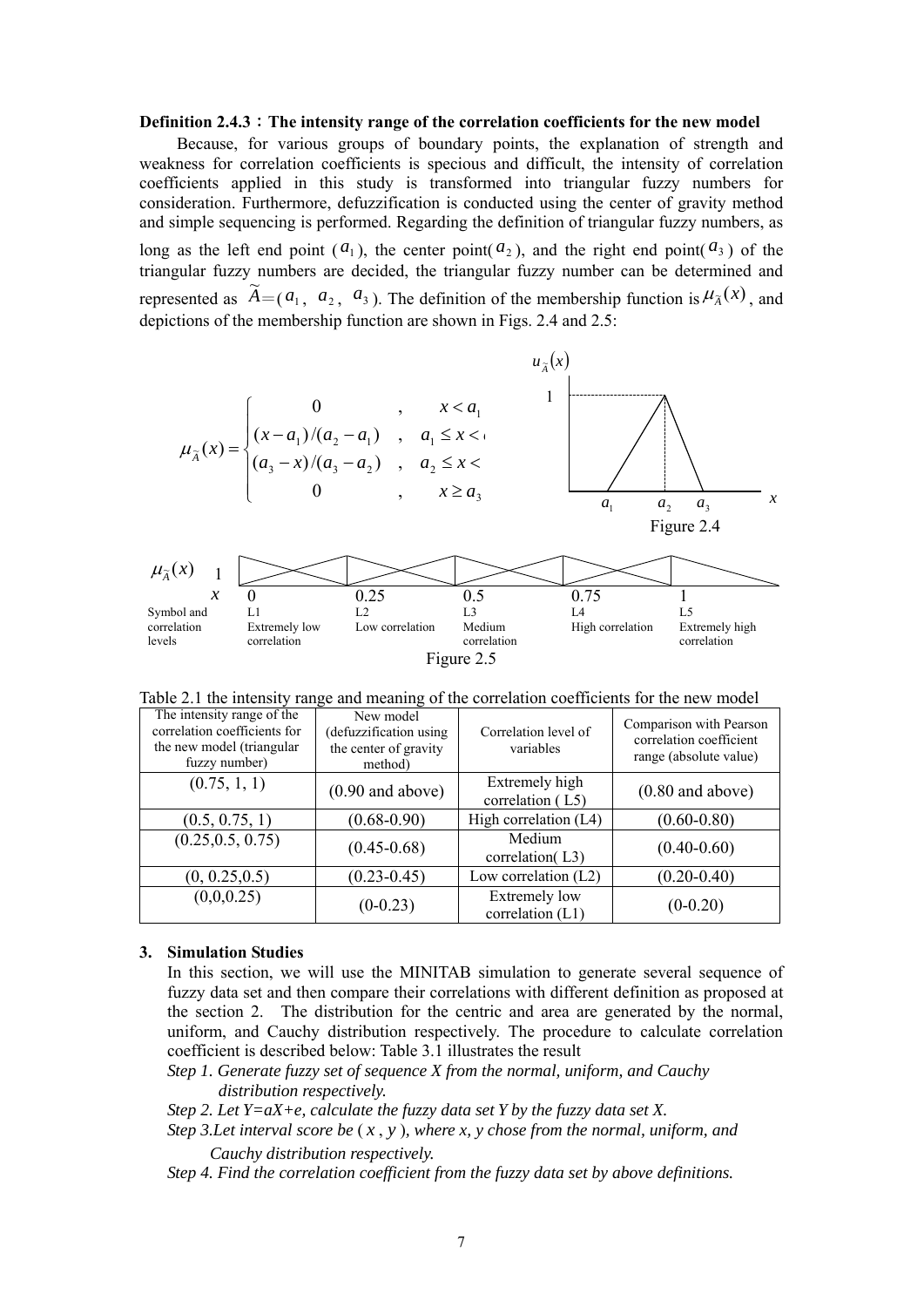Table 3.1 provides the following results: (1) When interval fuzzy score ( *x* , *y* ) been combined by (Normal, Uniform) & (Cauchy, Normal), the correlation coefficient is very close. (2) When interval fuzzy score  $(x, y)$  been combined by (Uniform, Normal) & (Cauchy, Uniform), the correlation coefficient is very close. (3) When interval fuzzy score  $(x, y)$  been combined by (Cauchy, Uniform) & (Normal, Cauchy), the correlation coefficient is very close. (4) There are different advantages to test the correlation by definition 2.2 or definition 2.4. The interval correlation of Definition 2.2 is better to represent the interval property of statistics and more robustic. But the correlation coefficient of Definition 2.4 is a real value that is more robustic and useful to test the advanced statistics.

| definition 2.2, definition 2.4. |                                                  |                   |                   |                  |  |  |  |
|---------------------------------|--------------------------------------------------|-------------------|-------------------|------------------|--|--|--|
| Simulation                      | Uniform $(0,1)$ Cauchy $(0,1)$<br>Normal $(0,1)$ |                   |                   | Normal $(0,1)$   |  |  |  |
| Interval $(x, y)$               |                                                  | (Normal, Uniform) |                   | (Cauchy, Normal) |  |  |  |
| Center value                    |                                                  | $(x+y)/2$         |                   | $(x+y)/2$        |  |  |  |
| Pearson cor. coe.               |                                                  |                   | $-0.07$           |                  |  |  |  |
| Definition 2.2                  |                                                  |                   | $(-0.13, -0.07)$  |                  |  |  |  |
| Definition 2.4                  |                                                  |                   | $-0.04$           |                  |  |  |  |
| Simulation                      | Uniform $(0,1)$                                  | Normal(0,1)       | Cauchy $(0,1)$    | Uniform $(0,1)$  |  |  |  |
| Interval $(x, y)$               |                                                  | (Uniform, Normal) | (Cauchy, Uniform) |                  |  |  |  |
| Center value                    |                                                  | $(x+y)/2$         | $(x+y)/2$         |                  |  |  |  |
| Pearson cor. coe.               |                                                  |                   | $-0.02$           |                  |  |  |  |
| Definition 2.2                  |                                                  |                   | $(-0.02, 0.10)$   |                  |  |  |  |
| Definition 2.4                  |                                                  |                   | 0.01              |                  |  |  |  |
| Simulation                      | Cauchy $(0,1)$                                   | Uniform $(0,1)$   | Normal $(0,1)$    | Cauchy $(0,1)$   |  |  |  |
| Interval $(x, y)$               |                                                  | (Cauchy, Uniform) |                   | (Normal, Cauchy) |  |  |  |
| Center value                    |                                                  | $(x+y)/2$         |                   | $(x+y)/2$        |  |  |  |
| Pearson cor. coe.               |                                                  |                   | $-0.13$           |                  |  |  |  |
| Definition 2.2                  |                                                  |                   | $(-0.36, -0.13)$  |                  |  |  |  |
| Definition 2.4                  |                                                  | $-0.08$           |                   |                  |  |  |  |

Table 3.1 the fuzzy correlation coefficient for various center and area model with

#### **4. Empirical Studies**

The case study for this research employs 419 third-year junior high school students in one school as the subjects for statistical analysis. Correlation analysis is conducted using scores for eight subjects from the first and second periodic exams of the first semester in 2011. Because this study attempted to estimate the correlation coefficients for ideas regarding "Chinese is the predecessor of learning" and "Mathematics is the predecessor of science" without conducting cause-and-effect inferences, the correlation matrix of all eight subjects (Chinese (C), Mathematics (M), English (E), Natural Science (N), Biology (B), Geography (G), History (H), and Civic Studies (Z)) was analyzed. This study adopted the analysis of four data types for correlation analysis and divided the results into four types of correlation coefficients. The first type applies original data to directly conduct Pearson product-moment correlation and Spearman correlation analysis. It includes the data for the first periodic test and the second periodic test as shown in Tables 4.1 and 4.2. The second type employs the interval center value for the original scores of the two periodic tests to conduct Pearson product-moment correlation and Spearman correlation analysis. Using Mathematics as an example, the method for calculating the interval center value is the arithmetic mean of the subject score from the first and second periodic exam, that is, the interval center value *c* of Mathematics, as shown in Table 4.3. The third type calculates the fuzzy correlation intervals using the fuzzy correlation defined by Xie and Wu (2012), as shown in Tables 4.4 and 4.5. The fourth type is the new definition (Definition 2.4) proposed by this study. Because the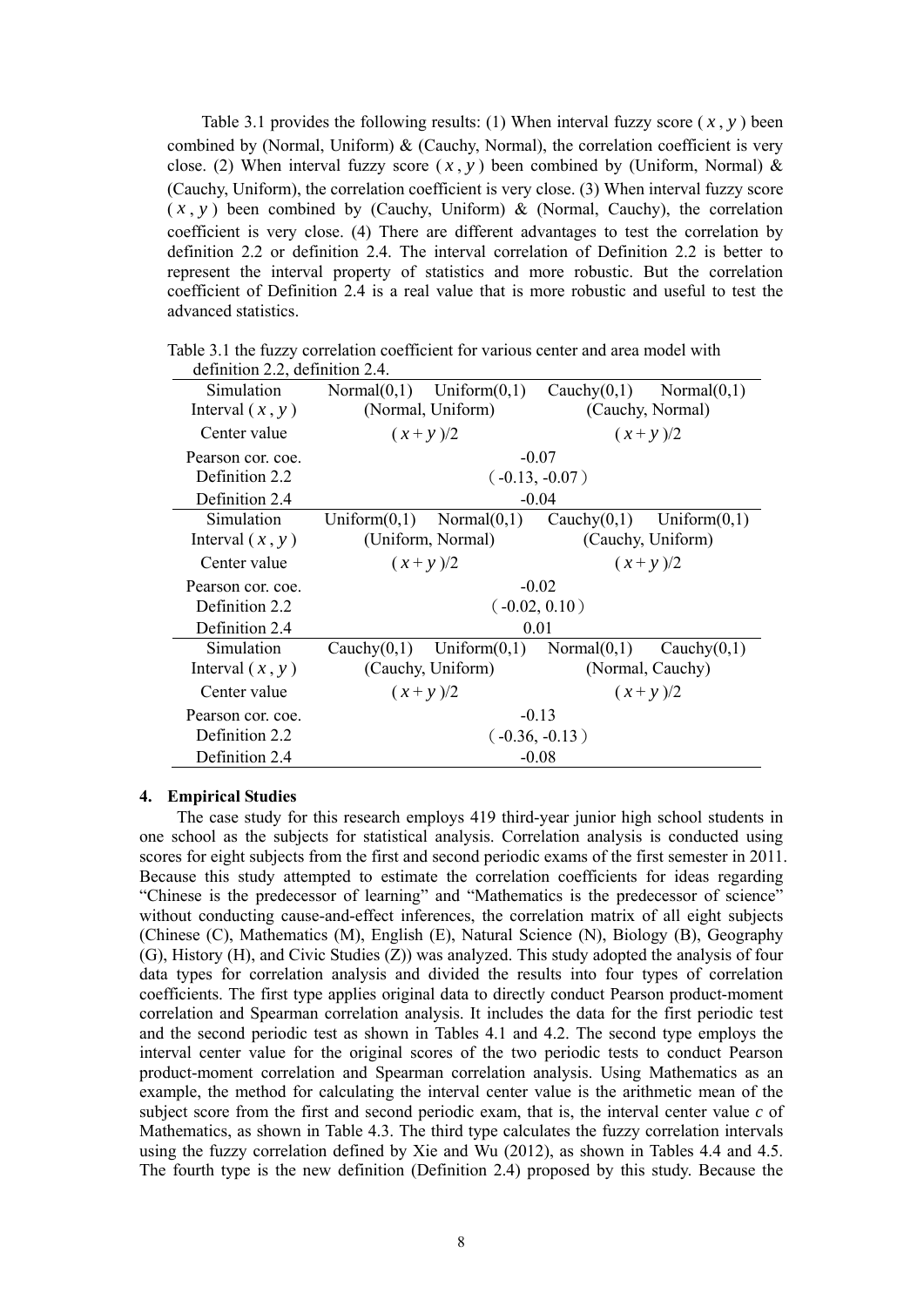third type is an interval value as determined by the definition of fuzzy correlation proposed by Xie and Wu (2012) (e.g.,  $(r, r+\delta)$ ), for further application, conversion into a defuzzified value must be conducted. Therefore, this study continues research regarding the fuzzy correlation defined by Xie and Wu (2012) and employs the defuzzified value of interval fuzzy numbers proposed by Wu (2005) to define the defuzzified correlation coefficient  $r<sub>f</sub>$  for fuzzy correlation intervals, as shown in Table 4.6.

## **4.1 Matrix of the correlation coefficients among subjects**

## **(1) The correlation coefficients for the first type: Directly applying Pearson product-moment correlation and Spearman correlation analysis**

| the upper triangle is spearing correlation coefficients) |       |       |       |       |       |       |       |       |
|----------------------------------------------------------|-------|-------|-------|-------|-------|-------|-------|-------|
|                                                          |       | Е     | N     | M     | B     | G     | Н     | Z     |
| C                                                        |       | 0.700 | 0.729 | 0.709 | 0.764 | 0.786 | 0.724 | 0.724 |
| E                                                        | 0.698 |       | 0.751 | 0.768 | 0.778 | 0.769 | 0.711 | 0.731 |
| N                                                        | 0.731 | 0.751 |       | 0.800 | 0.838 | 0.828 | 0.751 | 0.737 |
| М                                                        | 0.686 | 0.747 | 0.772 |       | 0.823 | 0.804 | 0.748 | 0.713 |
| B                                                        | 0.769 | 0.784 | 0.847 | 0.790 |       | 0.857 | 0.804 | 0.781 |
| G                                                        | 0.757 | 0.736 | 0.798 | 0.788 | 0.820 |       | 0.852 | 0.827 |
| H                                                        | 0.644 | 0.635 | 0.668 | 0.704 | 0.708 | 0.834 |       | 0.805 |
| Z                                                        | 0.621 | 0.618 | 0.641 | 0.690 | 0.655 | 0.800 | 0.774 |       |

Table 4.1 The first periodic exam (The lower triangle is the Pearson correlation coefficients; the upper triangle is Spearman correlation coefficients)

Table 4.2 the second periodic exam (The lower triangle is Pearson correlation coefficients; the upper triangle is Spearman correlation coefficients)

| . . | ັ     |       |       |       |       |       |       |       |
|-----|-------|-------|-------|-------|-------|-------|-------|-------|
|     |       | Е     | N     | M     | B     | G     | H     |       |
| C   |       | 0.759 | 0.747 | 0.769 | 0.808 | 0.822 | 0.750 | 0.795 |
| E   | 0.753 |       | 0.730 | 0.758 | 0.734 | 0.736 | 0.677 | 0.751 |
| N   | 0.737 | 0.739 |       | 0.780 | 0.802 | 0.790 | 0.734 | 0.761 |
| M   | 0.769 | 0.743 | 0.753 |       | 0.800 | 0.794 | 0.719 | 0.776 |
| B   | 0.802 | 0.717 | 0.768 | 0.790 |       | 0.884 | 0.794 | 0.838 |
| G   | 0.817 | 0.725 | 0.772 | 0.782 | 0.865 |       | 0.816 | 0.860 |
| Н   | 0.705 | 0.635 | 0.659 | 0.694 | 0.761 | 0.777 |       | 0.755 |
| Z   | 0.751 | 0.686 | 0.679 | 0.737 | 0.787 | 0.827 | 0.721 |       |

 **(2) The correlation coefficients for the second type: Using the interval center value for the original scores of the two exams to conduct Pearson product-moment correlation and Spearman correlation analysis** 

Table 4.3 Interval center values (The lower triangle is Pearson correlation coefficients; the upper triangle is Spearman correlation coefficients)

|   | $\mu$ apper triangle is operating correlation coefficients, |       |       |       |       |       |       |       |
|---|-------------------------------------------------------------|-------|-------|-------|-------|-------|-------|-------|
|   |                                                             | Е     | N     | M     | В     | G     | H     | Z     |
| C |                                                             | 0.766 | 0.789 | 0.793 | 0.840 | 0.858 | 0.782 | 0.825 |
| E | 0.766                                                       |       | 0.776 | 0.792 | 0.788 | 0.778 | 0.723 | 0.780 |
| N | 0.792                                                       | 0.779 |       | 0.836 | 0.872 | 0.857 | 0.781 | 0.805 |
| М | 0.779                                                       | 0.774 | 0.804 |       | 0.855 | 0.836 | 0.769 | 0.801 |
| B | 0.838                                                       | 0.788 | 0.869 | 0.839 |       | 0.916 | 0.836 | 0.866 |
| G | 0.844                                                       | 0.762 | 0.832 | 0.823 | 0.902 |       | 0.882 | 0.898 |
| H | 0.715                                                       | 0.660 | 0.696 | 0.731 | 0.774 | 0.851 |       | 0.824 |
| Z | 0.743                                                       | 0.686 | 0.709 | 0.756 | 0.783 | 0.864 | 0.791 |       |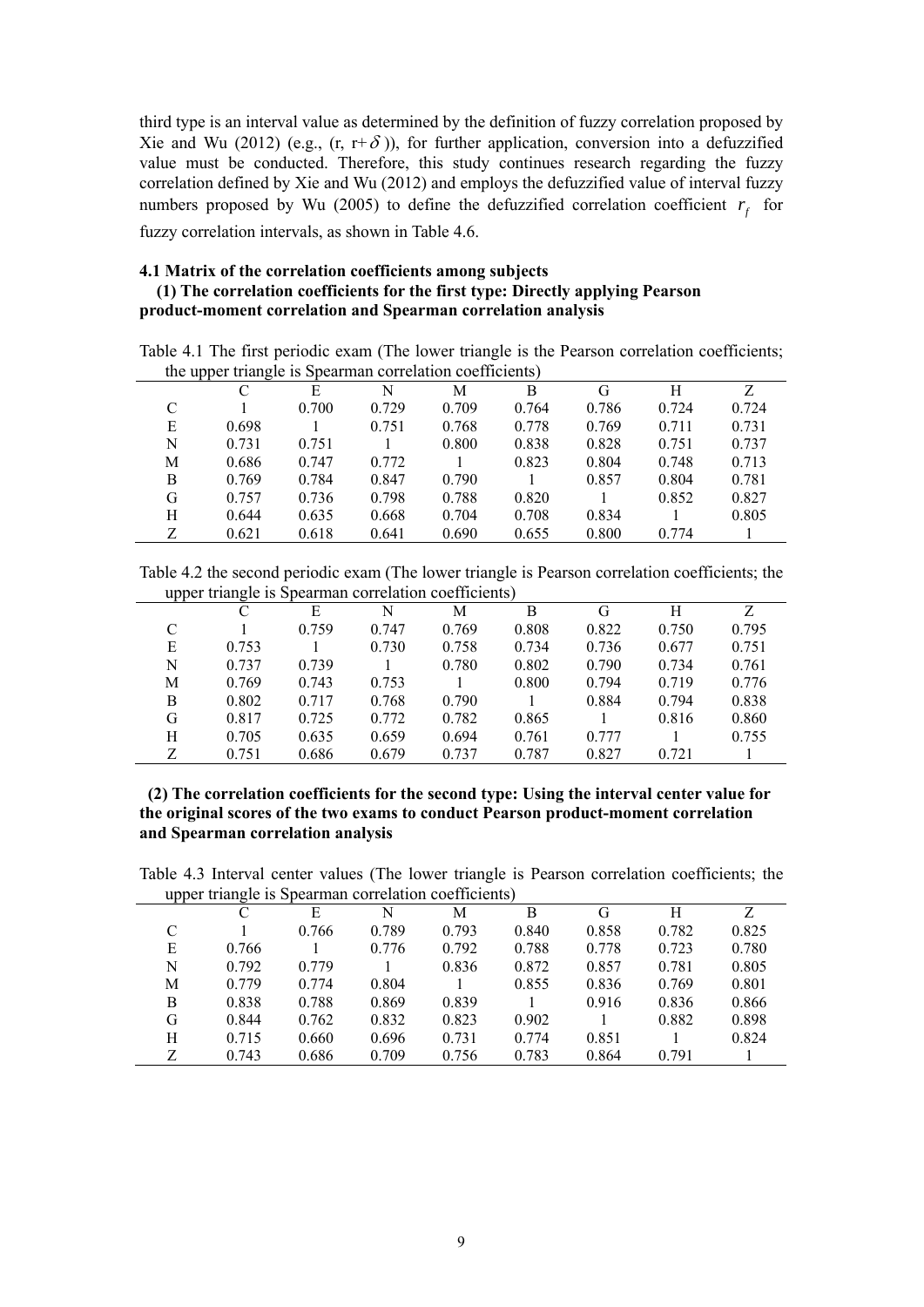## **(3) The correlation coefficients for the third type: Calculating fuzzy correlation intervals using the definition proposed by Xie and Wu (2012)**

|   | triangle is the                       | $\partial$<br>value.) |              |       |       |       |       |       |
|---|---------------------------------------|-----------------------|--------------|-------|-------|-------|-------|-------|
|   | C                                     | E                     | N            | M     | B     | G     | H     | Z     |
| C |                                       | 0.033                 | 0.019        | 0.052 | 0.006 | 0.034 | 0.009 | 0.027 |
| E | 0.069                                 |                       | 0.037        | 0.068 | 0.096 | 0.055 | 0.026 | 0.098 |
| N | 0.040                                 | 0.078                 |              | 0.102 | 0.016 | 0.104 | 0.089 | 0.053 |
| М | 0.112                                 | 0.149                 | 0.235        |       | 0.069 | 0.076 | 0.102 | 0.103 |
| B | 0.012                                 | 0.219                 | 0.032        | 0.151 |       | 0.073 | 0.009 | 0.089 |
| G | 0.071                                 | 0.119                 | 0.242        | 0.168 | 0.161 |       | 0.100 | 0.127 |
| H | 0.019                                 | 0.053                 | 0.201        | 0.236 | 0.018 | 0.230 |       | 0.102 |
| Ζ | 0.056                                 | 0.225                 | 0.114        | 0.239 | 0.201 | 0.305 | 0.235 |       |
|   |                                       |                       |              |       |       |       |       |       |
|   | Table 4.5 Fuzzy correlation intervals |                       |              |       |       |       |       |       |
|   | C                                     | E                     | N            | M     |       | B     | G     | H     |
| E | (0.77, 0.80)                          |                       |              |       |       |       |       |       |
| N | (0.80, 0.82)                          | (0.78, 0.82)          |              |       |       |       |       |       |
| M | (0.78, 0.83)                          | (0.77, 0.84)          | (0.80, 0.91) |       |       |       |       |       |

Table 4.4 Difference value (The lower triangle is Pearson correlation coefficients; the upper triangle is the  $\delta$  value.)

## **(4) The correlation coefficients for the fourth type: The new correlation coefficient model defined by this study**

Z (0.74,0.77) (0.69,0.78) (0.71,0.76) (0.76,0.86) (0.78,0.87) (0.86,0.99) (0.79,0.89)

H (0.72,0.73) (0.66,0.69) (0.70,0.79) (0.73,0.83) (0.77,0.79) (0.85,0.95)

The fourth type of correlation coefficient in this study continues research regarding the definition of fuzzy correlation proposed by Xie and Wu (2012), and further employs the defuzzified value of interval fuzzy numbers proposed by Wu (2005) to define the defuzzified correlation coefficient  $r<sub>f</sub>$  of the fuzzy correlation intervals. The critical calculation principles and processes are based on the following four steps. The first step is based on Definition 2.1: student performance interval fuzzy scores. The second step is based on Definition 2.2: fuzzy correlation interval (adopting the interval center points and length methods; Xie and Wu, 2012). The third step is based on Definition 2.3: defuzzifying interval fuzzy numbers (Wu, 2005). The fourth step is based on Definition 2.4 (the new model proposed by this research): the correlation coefficient  $r_f$  of the defuzzified value of the fuzzy correlation interval. Calculation values are shown in Table 4.6.

|   | Twore i.o the radary correlation for the new moder proposed by |       |       |       |       | umo otau |       |  |
|---|----------------------------------------------------------------|-------|-------|-------|-------|----------|-------|--|
|   |                                                                | E     | N     | М     | В     | G        | Н     |  |
|   |                                                                |       |       |       |       |          |       |  |
| E | 0.782                                                          |       |       |       |       |          |       |  |
| N | 0.802                                                          | 0.797 |       |       |       |          |       |  |
| M | 0.804                                                          | 0.806 | 0.852 |       |       |          |       |  |
| B | 0.841                                                          | 0.833 | 0.877 | 0.872 |       |          |       |  |
| G | 0.861                                                          | 0.789 | 0.881 | 0.859 | 0.937 |          |       |  |
| Н | 0.720                                                          | 0.673 | 0.738 | 0.779 | 0.778 | 0.898    |       |  |
|   | 0.756                                                          | 0.732 | 0.735 | 0.804 | 0.825 | 0.923    | 0.839 |  |

| Table 4.6 the fuzzy correlation for the new model proposed by this study |  |  |  |
|--------------------------------------------------------------------------|--|--|--|
|                                                                          |  |  |  |
|                                                                          |  |  |  |

B (0.83,0.84) (0.79,0.88) (0.87,0.89) (0.84,0.90)

G  $(0.84,0.88)$   $(0.76,0.82)$   $(0.83,0.94)$   $(0.82,0.90)$   $(0.90,0.98)$ <br>H  $(0.72,0.73)$   $(0.66,0.69)$   $(0.70,0.79)$   $(0.73,0.83)$   $(0.77,0.79)$ 

**(5) Overall integration of the correlation coefficients: The conclusion "Chinese is the predecessor of learning" shows high correlation; cause-and-effect inferences are not discussed. Shown in Table 4.7.**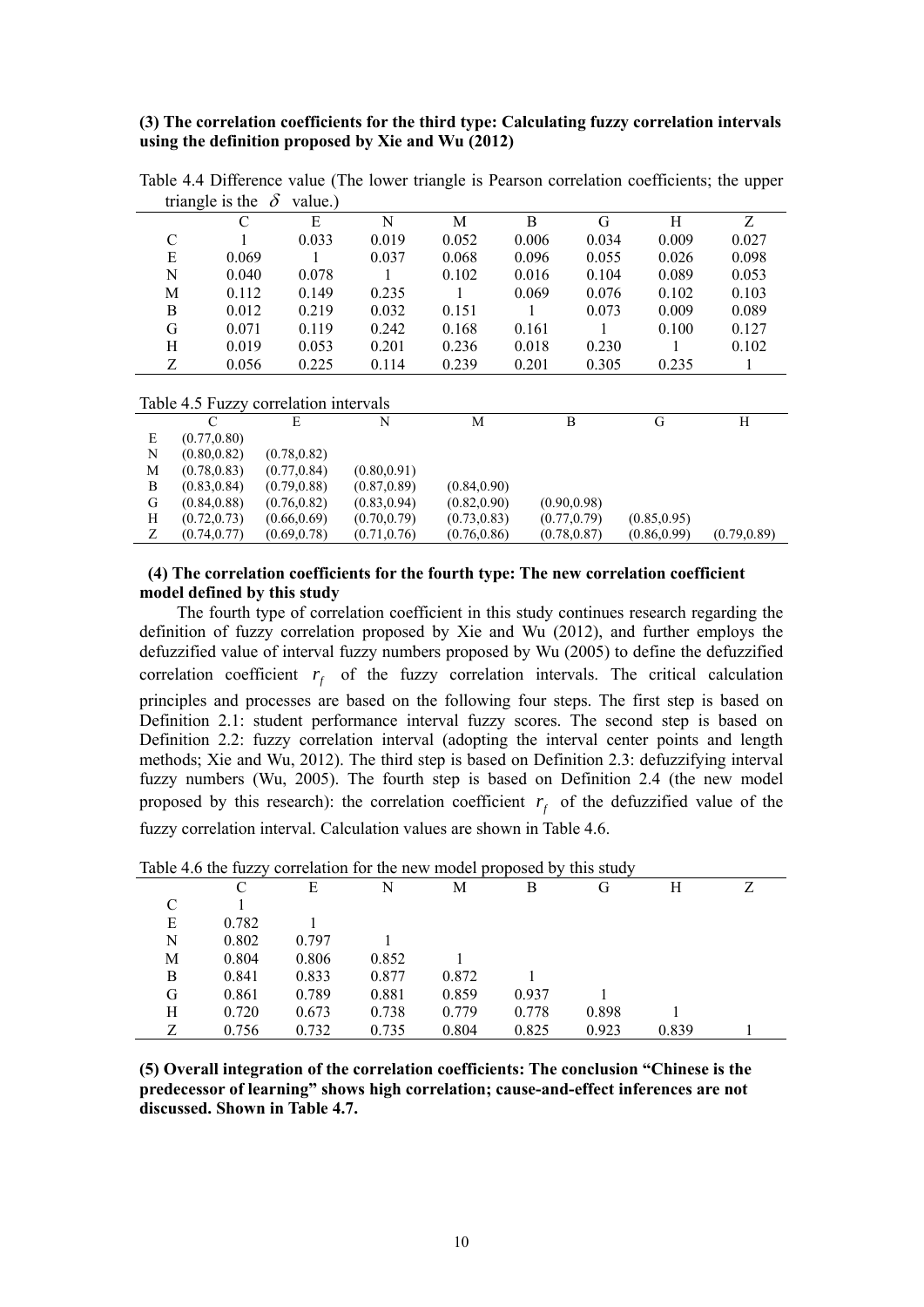| $\mathcal{C}$ | E            | N            | М            | B            | G            | H            | Z            |
|---------------|--------------|--------------|--------------|--------------|--------------|--------------|--------------|
| Type $1-1$    | 0.698        | 0.731        | 0.686        | 0.769        | 0.757        | 0.644        | 0.621        |
| Pearson       | (L4)         | (L4)         | (L4)         | (L4)         | (L4)         | (L4)         | (L4)         |
| Spearman      | 0.700        | 0.729        | 0.709        | 0.764        | 0.786        | 0.724        | 0.724        |
|               | (L4)         | (L4)         | (L4)         | (L4)         | (L4)         | (L4)         | (L4)         |
| Type $1-2$    | 0.753        | 0.737        | 0.769        | 0.802        | 0.817        | 0.705        | 0.751        |
| Pearson       | (L4)         | (L4)         | (L4)         | (L5)         | (L5)         | (L4)         | (L4)         |
| Spearman      | 0.759        | 0.747        | 0.769        | 0.808        | 0.822        | 0.750        | 0.795        |
|               | (L4)         | (L4)         | (L4)         | (L5)         | (L5)         | (L4)         | (L4)         |
| Type 2        | 0.766        | 0.792        | 0.779        | 0.838        | 0.844        | 0.715        | 0.743        |
| Pearson       | (L4)         | (L4)         | (L4)         | (L5)         | (L5)         | (L4)         | (L4)         |
| Spearman      | 0.766        | 0.789        | 0.793        | 0.840        | 0.858        | 0.782        | 0.825        |
|               | (L4)         | (L4)         | (L4)         | (L5)         | (L5)         | (L4)         | (L4)         |
| Type 3        | (0.77, 0.80) | (0.80, 0.82) | (0.78, 0.83) | (0.83, 0.84) | (0.84, 0.88) | (0.72, 0.73) | (0.74, 0.77) |
| Type 4        | 0.782        | 0.802        | 0.804        | 0.841        | 0.861        | 0.720        | 0.756        |
|               | (L4)         | (L4)         | (L4)         | (L4)         | (L4)         | (L4)         | (L4)         |

## **(6) Overall integration of the correlation coefficients: The conclusion "Mathematics is the predecessor of science" shows high correlation; cause-and-effect inferences are not discussed. Shown in Table 4.8.**

Table 4.8 Overall integration of the correlation coefficients for Mathematics

|            | 1401         |              |              |              |              |              |              |
|------------|--------------|--------------|--------------|--------------|--------------|--------------|--------------|
| М          | C            | E            | N            | B            | G            | H            | Ζ            |
| Type $1-1$ | 0.686        | 0.747        | 0.772        | 0.790        | 0.788        | 0.704        | 0.690        |
| Pearson    | (L4)         | (L4)         | (L4)         | (L4)         | (L4)         | (L4)         | (L4)         |
| Spearman   | 0.709        | 0.768        | 0.800        | 0.823        | 0.804        | 0.748        | 0.713        |
|            | (L4)         | (L4)         | (L5)         | (L5)         | (L5)         | (L4)         | (L4)         |
| Type $1-2$ | 0.769        | 0.743        | 0.753        | 0.790        | 0.782        | 0.694        | 0.737        |
| Pearson    | (L4)         | (L4)         | (L4)         | (L4)         | (L4)         | (L4)         | (L4)         |
| Spearman   | 0.769        | 0.758        | 0.780        | 0.800        | 0.794        | 0.719        | 0.776        |
|            | (L4)         | (L4)         | (L4)         | (L5)         | (L4)         | (L4)         | (L4)         |
| Type 2     | 0.779        | 0.774        | 0.804        | 0.839        | 0.823        | 0.731        | 0.756        |
| Pearson    | (L4)         | (L4)         | (L5)         | (L5)         | (L5)         | (L4)         | (L4)         |
| Spearman   | 0.793        | 0.792        | 0.836        | 0.855        | 0.836        | 0.769        | 0.801        |
|            | (L4)         | (L4)         | (L5)         | (L5)         | (L5)         | (L4)         | (L5)         |
| Type 3     | (0.78, 0.83) | (0.77, 0.84) | (0.80, 0.91) | (0.84, 0.90) | (0.82, 0.90) | (0.73, 0.83) | (0.76, 0.86) |
| Type 4     | 0.804        | 0.806        | 0.852        | 0.872        | 0.859        | 0.779        | 0.804        |
|            | (L4)         | (L4)         | (L4)         | (L4)         | (L4)         | (L4)         | (L4)         |

#### **5. Discussion**

This study adopts four types of data to conduct correlation analysis. The first type employs original data to directly conduct Pearson product-moment correlation and Spearman correlation analysis. The second type employs the interval center value for the original scores of the two periodic tests to conduct Pearson product-moment correlation and Spearman correlation analysis. The third type calculates the correlation intervals using Definition 2.3 proposed by Xie and Wu (2012) regarding fuzzy correlation intervals. The fourth type is the new definition (Definition 2.4) proposed by this study, which continues research regarding the fuzzy correlation interval defined by Xie and Wu (2012) and further uses the defuzzified value of interval fuzzy numbers proposed by Wu (2005) to define the defuzzified correlation coefficient  $r_f$  of the fuzzy correlation intervals. The fourth type of correlation coefficient is much closer to authentic correlations for human beings based on its definition method. The analysis results of Table 4.7 demonstrate that the correlation coefficient interval defuzzified values for Chinese in relation to English, Natural Science, Mathematics, Biology, Geography, History, and Civic Studies are 0.782, 0.82, 0.804, 0.841, 0.861, 0.720, and 0.756, respectively. According to Table 2.1, these values all represent high correlation. Consequently, based on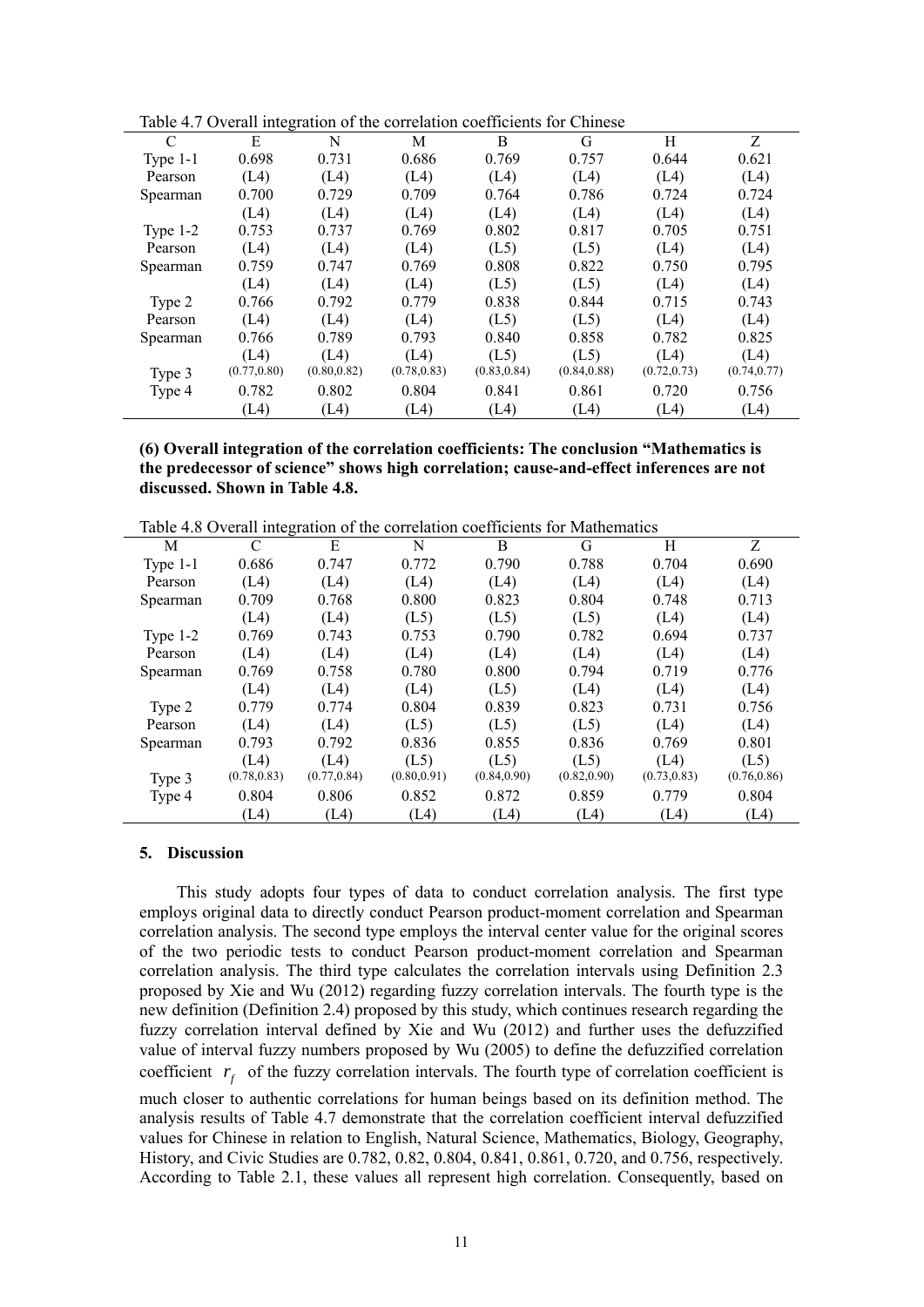estimation analysis, the conclusion that Chinese is the predecessor of learning demonstrates high correlation. However, high correlation does not represent that cause-and-effect relationships exist between two variables. The analysis results of Table 4.8 show that the correlation coefficient interval defuzzified values for Mathematics in relation to Chinese, English, Natural Science, Biology, Geography, History, and Civic Studies are 0.804, 0.806, 0.852, 0.872, 0.859, 0.779, and 0.804, respectively. Among these results, the correlation coefficient of Mathematics and Natural Science is 0.852 and the correlation coefficient of Mathematics and Biology is 0.872; both values evince high levels of correlation according to Table 2.1. Consequently, analyzing the conclusion that Mathematics is the predecessor of science demonstrates that a high correlation exists for this conclusion. However, high correlation does not represent that cause-and-effect relationships exist between two variables.

This study organized the strength and weakness changes for the four types of correlation coefficients, and determined, based on Table 4.7, that the category changes of the correlation coefficients for Chinese and Biology according to type are L4 (high correlation), L4, L5 (extremely high correlation), L5, L5, L5, and L4. The category changes of the correlation coefficients for Chinese and Geography according to type are L4, L4, L5, L5, L5, L5, and L4. Table 4.8 shows that the category changes of the correlation coefficients for Mathematics and Natural Science according to type are L4, L5, L4, L4, L5, L5, and L4. The category changes of the correlation coefficients for Mathematics and Biology according to type are L4, L5, L4, L5, L5, L5, and L4. The category changes of the correlation coefficients for Mathematics and Geography according to type are L4, L5, L4, L4, L5, L5, and L4. Finally, the category changes of the correlation coefficients for Mathematics and Civic Studies according to type are L4, L4, L4, L4, L5, and L4.

The study also indicates that almost every other subject also demonstrates high correlation or an even higher level of correlation. For example, Table 4.6 shows the fuzzy correlation matrix for the study's new model. The more unique results are as follows: the correlation coefficient of English and History (0.673) demonstrates a medium correlation, the correlation coefficient of Biology and Geography (0.937) demonstrates extremely high correlation, and the correlation coefficient of Geography and Civic Studies (0.923) demonstrates extremely high correlation. Therefore, subsequent cause-and-effect research warrants further attention.

### **6. Conclusion**

The new definition (Definition 2.4) proposed by this research, that is, the defuzzified correlation coefficient  $r_f$  of the fuzzy correlation intervals, possesses developmental characteristics. Using four types of data to conduct correlation analysis and dividing the coefficients into four types of correlation coefficients provides for greater authenticity. The results of the study show that establishing the new fuzzy correlation model based on defuzzifying fuzzy correlation intervals can resolve the two purposes or objectives of this study. One innovative contribution of this study is innovation. Based on a literature review, the new model defined by this study is much more appropriate to the actual abilities of students and can improve the standard of correlation evaluations. The second contribution refers to applications. The correlation coefficients for this study are single values and can be used to directly compare intensity. The new model correlation coefficient Definition 2.4 is a new definition proposed by this study. Because according to the definition proposed by Xie and Wu (2012), the fuzzy correlation interval is an interval value (e.g.,  $(r, r+\delta)$ ), for further application, it must be converted into a defuzzified value before it can be used to compare fuzzy correlation coefficients or for other purposes. Therefore, the new model of correlation coefficients proposed by this study possesses developmental characteristics.

## **6.1 The new model.**

**Definition 2.4: The new model of fuzzy correlation coefficients proposed by this study** 

Making  $X=(r, s)$  is the fuzzy correlation interval calculated and defined by Xie and Wu (2012). *r* is the correlation coefficient of the interval center value, and the interval center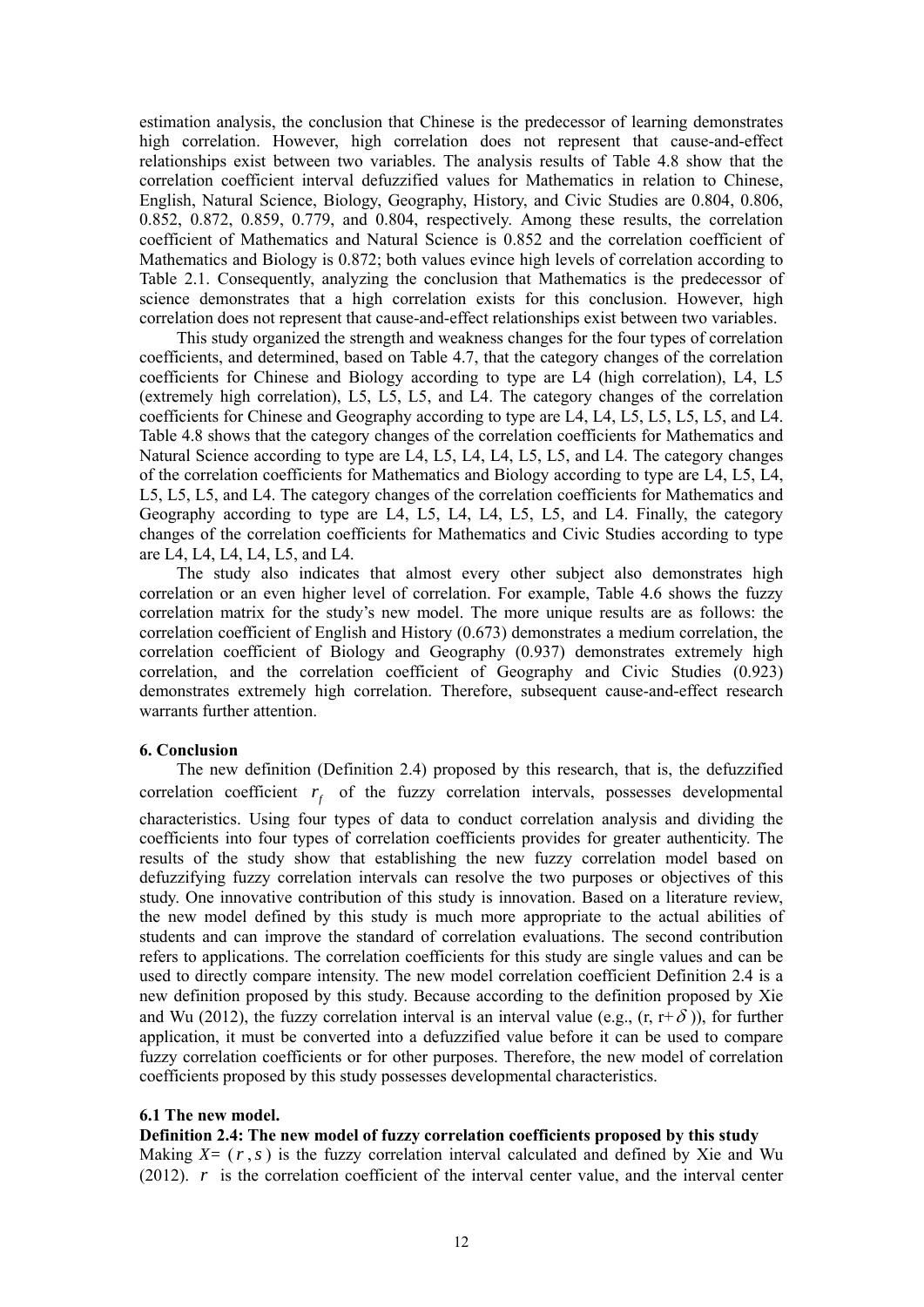value is  $c = (r + s) \div 2$ .  $\delta = |r - s|$  is the interval range. Consequently, the defuzzified value of interval fuzzy numbers is  $r_f$ .

$$
r_f = r + 1 - \frac{\ln(1+|\delta|)}{|\delta|}
$$
 (Formula 3), where,  $1 - \frac{\ln(1+|\delta|)}{|\delta|}$  (Formula 4)

In addition,  $r \leq r_f \leq \min(1, r + 0.128)$ . Because  $-1 \leq r \leq 1$ , the range of  $r_f$  is located between  $-1 \le r_f \le 1$ . The intensity range and significance for the new model correlation coefficients is shown in Table 2.1.

## **6.2 The study adopts four types of correlation coefficient analysis, providing for greater authenticity**

This study employs four types of data to analyze correlation coefficients. The first type employs original data to directly conduct Pearson product-moment correlation and Spearman correlation analysis. The second type uses the interval center value of the original scores from the two periodic exams to conduct Pearson product-moment correlation and Spearman correlation analysis. The third type calculates the fuzzy correlation intervals using Definition 2.2 proposed by Xie and Wu (2012). The fourth type is the new correlation coefficient model 2.4 proposed by this study. This model continues research regarding the fuzzy correlation interval defined by Xie and Wu (2012) and further uses the defuzzified value of interval fuzzy numbers proposed by Wu (2005) to define the defuzzified correlation coefficient  $r_f$  of the

fuzzy correlation interval. Examining the fourth type or the new correlation coefficient model (definition 2.4), based on both definition method and empirical results, as shown in Tables 4.7 and 4.8, it can be seen that this model is more appropriate to authentic correlations for human beings.

## **6.3 The correlation coefficients among the eight subjects approached high correlation or above**

Through the overall integration of the correlation coefficients as shown in Tables 4.7 and 4.8, correlation coefficients of the fourth level can be seen to be more appropriate to the authentic correlations of human beings based on the definition method. The analysis results show that the correlation coefficients of Chinese and English, Natural Science, Mathematics, Biology, Geography, History, and Civic Studies all demonstrate high correlation. The analysis results also show that the correlation coefficients for Mathematics and Chinese, English, Natural Science, Biology, Geography, History, and Civic Studies also demonstrate high correlation. The results further show that the correlation coefficients among the eight subjects approach high levels of correlation or higher. However, high correlation does not represent cause-and-effect relationships.

Empirical analysis shows that the subjects, in which 12-year compulsory education has added extra non-multiple-choice questions, Chinese, Mathematics, and English, possess high correlation with the score performance of other subjects. However, high correlation does not represent cause-and-effect relationships. The fact that, within the 12-year compulsory education examination policy, extra composition writing tests are added for Chinese, calculation and proof questions are added for Mathematics, and listening ability tests are added for English, seems to weaken the other five subjects and warrants questions regarding the theoretical basis for these choices. Although this study employed four types of correlation coefficient analysis, and the results show that Chinese, Mathematics, and English have high correlations with the score performance for other subjects, the correlation coefficients of the other five subjects also show high correlations. Thus, this study provides the following suggestions for subsequent research: 1) how to separate Chinese, Mathematics, English, and the other five subjects to perform discussion and policy analysis should be studied further; 2) high correlation does not represent cause-and-effect relationships. Further research should develop more fully regarding the cause-and-effect relationships between subjects.